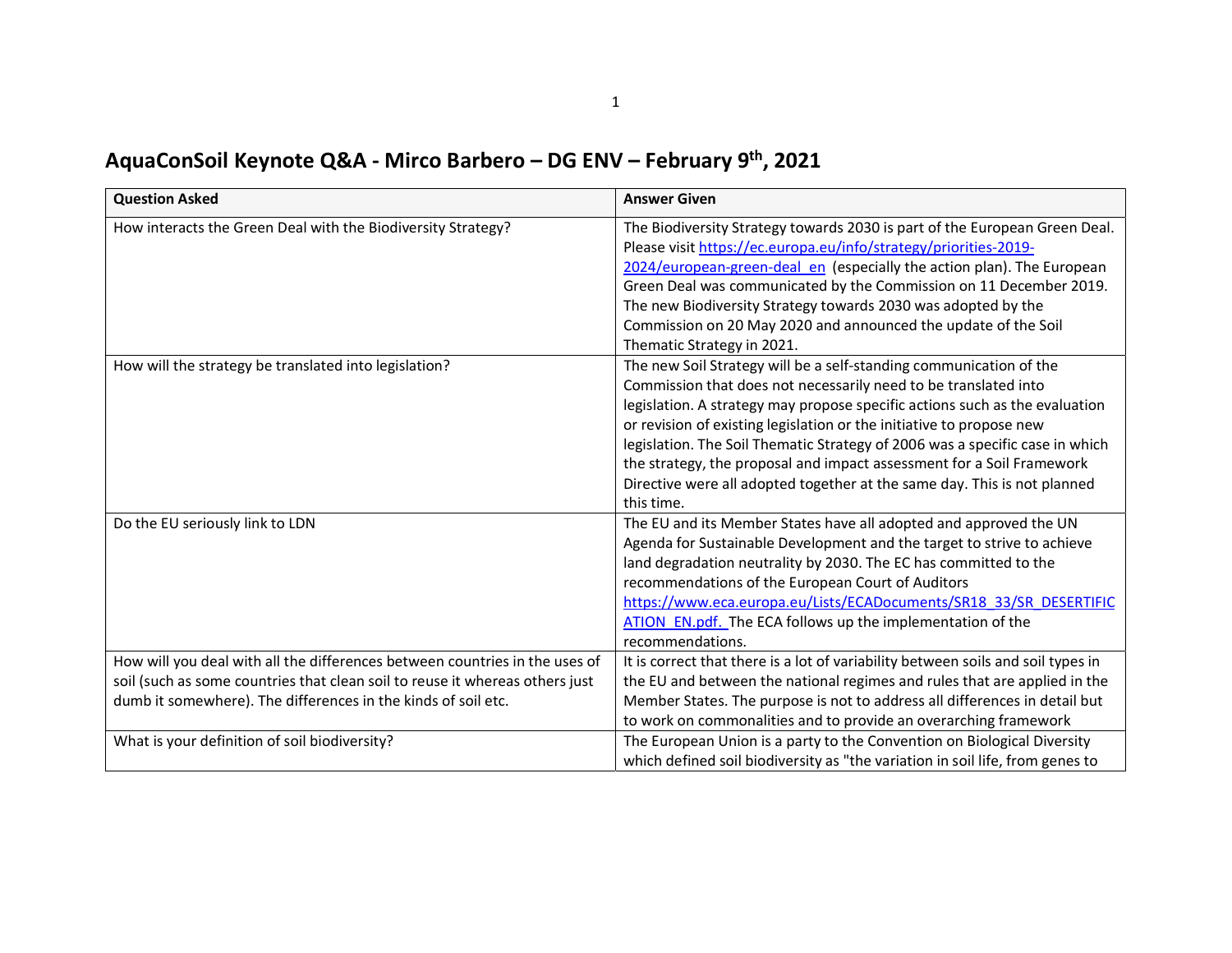| <b>Question Asked</b>                                                                                                                                                                             | <b>Answer Given</b>                                                                                                                                                                                                                                                                                                                                                                                                                                                                                                                                                                                    |
|---------------------------------------------------------------------------------------------------------------------------------------------------------------------------------------------------|--------------------------------------------------------------------------------------------------------------------------------------------------------------------------------------------------------------------------------------------------------------------------------------------------------------------------------------------------------------------------------------------------------------------------------------------------------------------------------------------------------------------------------------------------------------------------------------------------------|
|                                                                                                                                                                                                   | communities, and the ecological complexes of which they are part, that is<br>from soil micro-habitats to landscapes".                                                                                                                                                                                                                                                                                                                                                                                                                                                                                  |
| Will the new Soil strategy also support remediation technologies which<br>could help remediate polluted garden soils, since urban gardening and local<br>production of vegetables is a new trend? | At this stage, we can say that one of the proposed objectives of the Soil<br>Strategy is to progress in identifying and remediating contaminated sites<br>and address diffuse contamination, but it is too early to say what it will<br>contain exactly.                                                                                                                                                                                                                                                                                                                                               |
| will soil in this project been protected also from increasing<br>cementification?                                                                                                                 | "Cementification" is included in the concept of land take. As said,<br>addressing land take and soil sealing is one of the proposed objectives of<br>the new Soil Strategy.                                                                                                                                                                                                                                                                                                                                                                                                                            |
| How do you see the interaction of the new soil strategy with the EJP SOIL<br>programme                                                                                                            | As one of the actions in the EU Research Policy, EJP SOIL is also intended to<br>support and contribute to the EU Soil Policy objectives. Research,<br>innovation and knowledge development will continue to be an important<br>enabler in the new Soil Strategy.                                                                                                                                                                                                                                                                                                                                      |
| The remediation of brownfields is also concern of this project?                                                                                                                                   | Yes, one of the objectives of the new Soil Strategy will be to progress in<br>identifying and remediating contaminated sites and address diffuse<br>contamination.                                                                                                                                                                                                                                                                                                                                                                                                                                     |
| FAO-GSP VGSSM as well as CAP focus on agricultural soils. How are other<br>sectors involved?                                                                                                      | As said, the scope of the Soil Strategy is intended to cover all EU soils and<br>terrestrial land cover types.                                                                                                                                                                                                                                                                                                                                                                                                                                                                                         |
| The meaning of soil fertility is at the base. The definition given by VGSSM is<br>sufficiently good for us?                                                                                       | For this kind of assessments we rely on expert judgement.                                                                                                                                                                                                                                                                                                                                                                                                                                                                                                                                              |
| Are there links between the soil strategy objectives and the EU Chemicals<br>Strategy, in terms of limiting harmful pesticides?                                                                   | The Chemicals Strategy aims to protect human health and the environment<br>from the risks of chemicals by promoting their safe and sustainable<br>production and use. It aims to tackle pollution by chemicals at source in<br>order to move towards a toxic-free and zero pollution environment. Both<br>strategies are linked because despite all prevention measures chemicals<br>sometimes still end up in the environment and the soil. One of the<br>objectives of the Soil Strategy will be to progress in identifying and<br>remediating contaminated sites and address diffuse contamination. |
| Can you elaborate more on the connection between the CAP and the soil<br>strategy? The new CAP just came out (if I am not mistaken) and once more                                                 | The Soil Strategy will cover all terrestrial land use and land cover types and<br>thus also agricultural soils. Therefore, it will take into account the CAP, the                                                                                                                                                                                                                                                                                                                                                                                                                                      |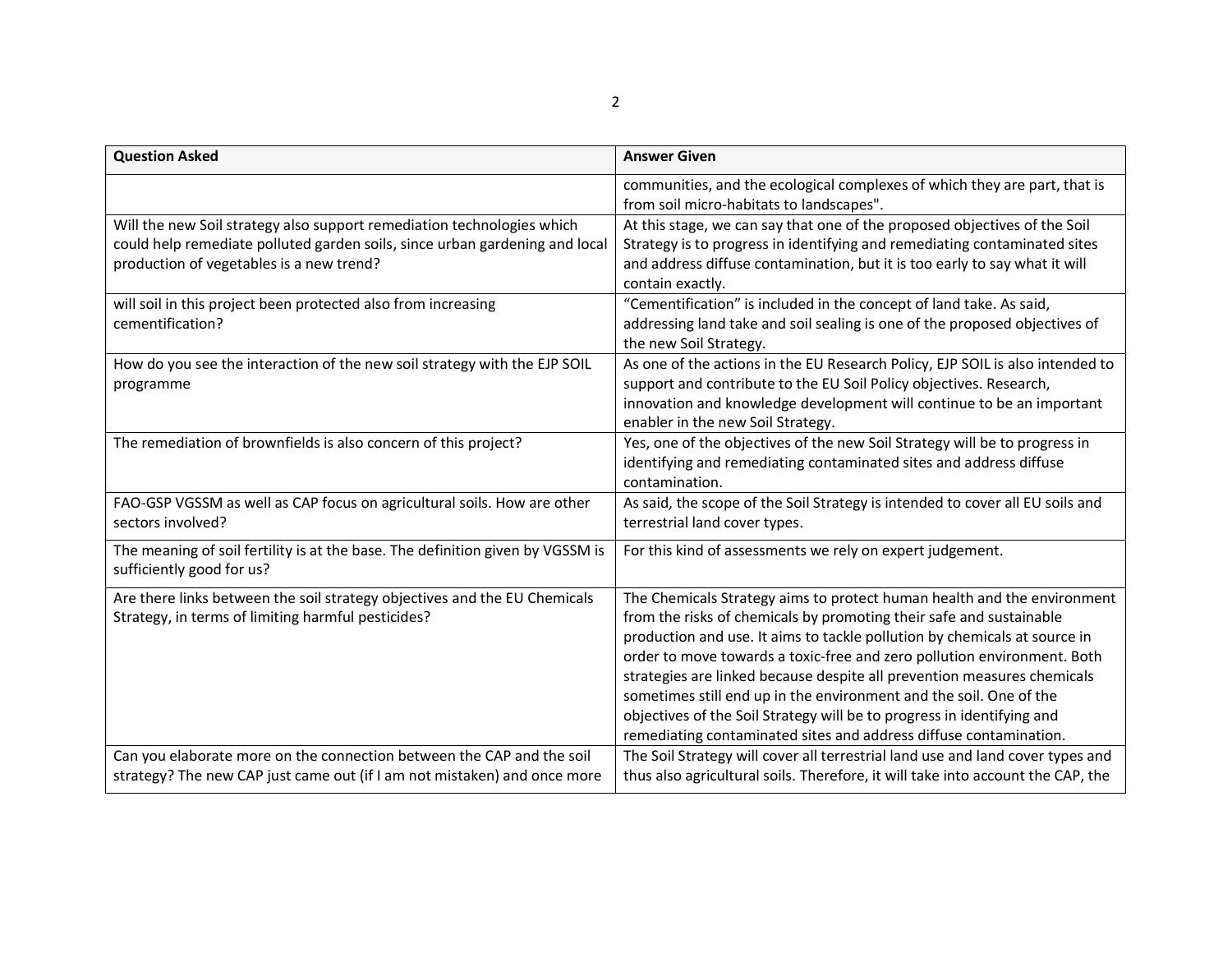| <b>Question Asked</b>                                                                                                                                                                                                                                                                                                                                                                                                                                                                                                                              | <b>Answer Given</b>                                                                                                                                                                                                                                                                                                                                                                                                                                                                                                                                                                                                                                                                                                                                                                                                                                                                                                                                                                          |
|----------------------------------------------------------------------------------------------------------------------------------------------------------------------------------------------------------------------------------------------------------------------------------------------------------------------------------------------------------------------------------------------------------------------------------------------------------------------------------------------------------------------------------------------------|----------------------------------------------------------------------------------------------------------------------------------------------------------------------------------------------------------------------------------------------------------------------------------------------------------------------------------------------------------------------------------------------------------------------------------------------------------------------------------------------------------------------------------------------------------------------------------------------------------------------------------------------------------------------------------------------------------------------------------------------------------------------------------------------------------------------------------------------------------------------------------------------------------------------------------------------------------------------------------------------|
| actions towards soil protections are not mandatory and therefore not<br>really working                                                                                                                                                                                                                                                                                                                                                                                                                                                             | results of its evaluations and the outcome of the ongoing co-decision<br>procedure.                                                                                                                                                                                                                                                                                                                                                                                                                                                                                                                                                                                                                                                                                                                                                                                                                                                                                                          |
| Which Nature based solutions will be considered for active soil restoration?                                                                                                                                                                                                                                                                                                                                                                                                                                                                       | At this stage it is difficult to specifically answer at such level of detail.                                                                                                                                                                                                                                                                                                                                                                                                                                                                                                                                                                                                                                                                                                                                                                                                                                                                                                                |
| How to tackle environmentally damaging subsidies?                                                                                                                                                                                                                                                                                                                                                                                                                                                                                                  | At this stage it is difficult to specifically answer at such level of detail.                                                                                                                                                                                                                                                                                                                                                                                                                                                                                                                                                                                                                                                                                                                                                                                                                                                                                                                |
| What was the greatest success of the soil thematic strategy and the<br>greatest shortcoming, and how did these two findings inform the current<br>soil policy<br>Is one of the pillars in a new EU soil strategy also the possibility to extract<br>critical raw materials? We know that last year the EU Commission<br>announced actions to make EU raw materials supply more secure and<br>sustainable? For example the small-arm military and recreational shooting<br>ranges receive a significant input of Antimuonium one of the elements on | In 2012, the European Commission published a policy report on the<br>implementation of the Strategy and ongoing activities (COM(2012)046,<br>https://eur-lex.europa.eu/legal-<br>content/EN/TXT/?uri=CELEX:52012DC0046). The greatest achievement of<br>the Soil Thematic Strategy was the successful integration and<br>mainstreaming of soil protection considerations across all policy sectors.<br>The main shortcoming was the failure to adopt the Soil Framework<br>Directive. The new Soil Strategy will build further on the experiences and<br>lessons learnt from the first Soil Thematic Strategy. However, as explained<br>the update of the Strategy has been triggered by the new ambition of the<br>European Green Deal.<br>Indeed, the extraction of raw materials can have a significant impact on the<br>environment and on soil quality. As explained, the strategy is intended to<br>address 6 main objectives. At this stage it is difficult to go in further details. |
| the list of Critical Raw Materials in 2020?                                                                                                                                                                                                                                                                                                                                                                                                                                                                                                        |                                                                                                                                                                                                                                                                                                                                                                                                                                                                                                                                                                                                                                                                                                                                                                                                                                                                                                                                                                                              |
| Can you please tell again the name of the web platform where polluted<br>sites are listed. Thanks                                                                                                                                                                                                                                                                                                                                                                                                                                                  | It was said as an example that Flanders has a GIS system that makes public<br>certain information on (potentially) contaminated sites :<br>https://services.ovam.be/ovam-<br>geoloketten/#/bodemdossier?x=140410&y=198535&z=10.0000000000000<br>07 More specific information about soil quality and contamination is also<br>communicated on a soil certificate.                                                                                                                                                                                                                                                                                                                                                                                                                                                                                                                                                                                                                             |
| What is your biggest concern for realizing the necessary, but ambitious,<br>goals? And how can our international soil community contribute to it?                                                                                                                                                                                                                                                                                                                                                                                                  | One concern, as expressed during the webinar, is that voluntary efforts<br>may be not enough to achieve the objectives. The international soil<br>community can contribute and provide ideas by filling in the open public<br>consultation on the Soil Strategy                                                                                                                                                                                                                                                                                                                                                                                                                                                                                                                                                                                                                                                                                                                              |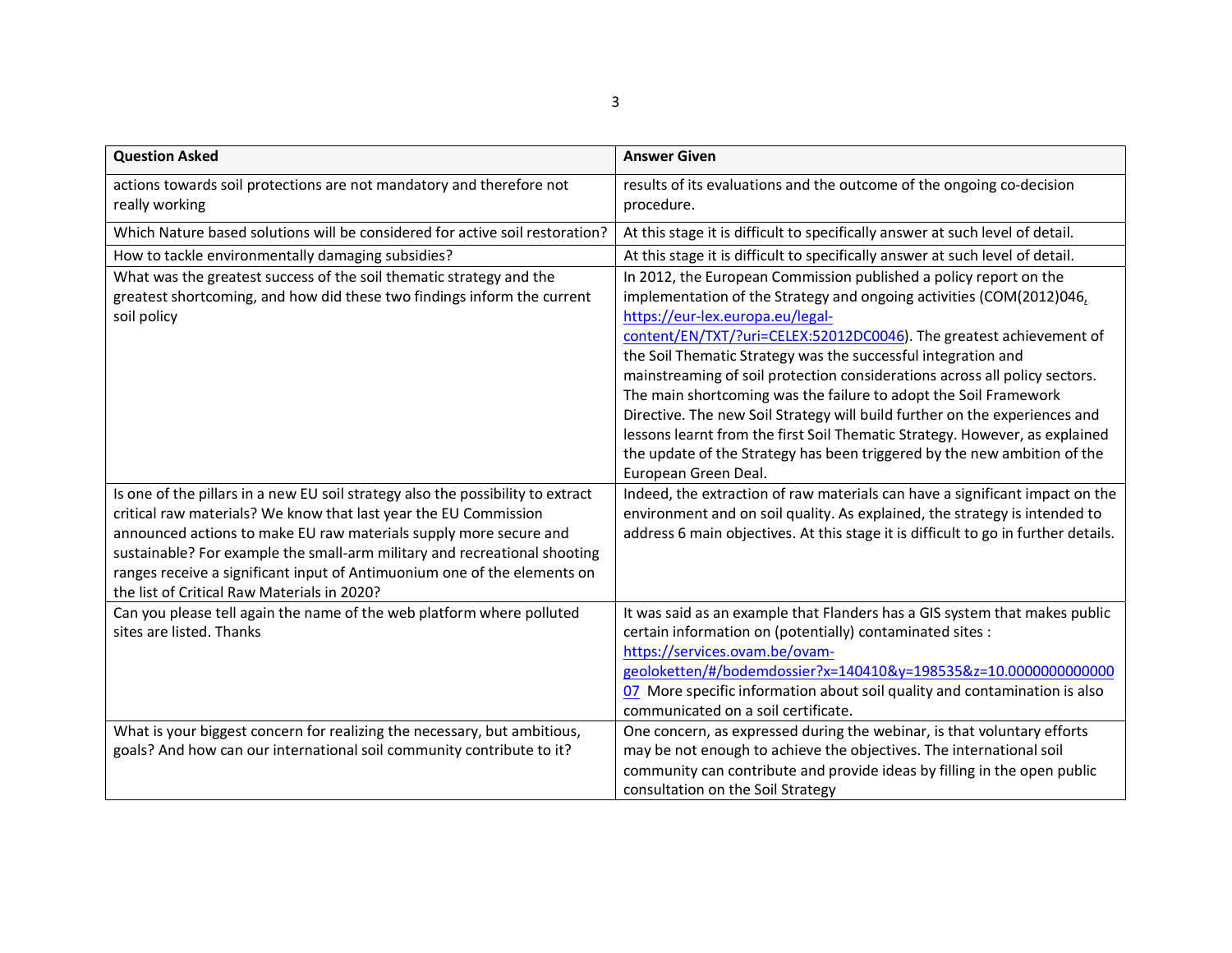| <b>Question Asked</b>                                                                                                                                                                                                                                                                                                                                                    | <b>Answer Given</b>                                                                                                                                                                                                                                                                                                                                                                                                                                                                                                                                                               |
|--------------------------------------------------------------------------------------------------------------------------------------------------------------------------------------------------------------------------------------------------------------------------------------------------------------------------------------------------------------------------|-----------------------------------------------------------------------------------------------------------------------------------------------------------------------------------------------------------------------------------------------------------------------------------------------------------------------------------------------------------------------------------------------------------------------------------------------------------------------------------------------------------------------------------------------------------------------------------|
|                                                                                                                                                                                                                                                                                                                                                                          | https://ec.europa.eu/environment/news/commission-consults-new-eu-<br>soil-strategy-2021-02-02 en                                                                                                                                                                                                                                                                                                                                                                                                                                                                                  |
| How ecosystem services of soils are addressed and is it planned to think<br>about financial compensation to keep soil performance?                                                                                                                                                                                                                                       | All the proposed objectives address ecosystem services. A report on soil<br>ecosystem services can be found in<br>https://ec.europa.eu/environment/nature/knowledge/ecosystem assessm<br>ent/index en.htm As said, several options are taken into consideration.                                                                                                                                                                                                                                                                                                                  |
| there do exist guidelines on how to deal with excavated soil                                                                                                                                                                                                                                                                                                             | Excavated soils are legally covered at EU level under the Waste Framework<br>Directive. It would be great if you could provide for the hyperlink to these<br>guidelines. (we can forward emails to mr Barbero, please mail to<br>aquaconsoil@deltares.nl)                                                                                                                                                                                                                                                                                                                         |
| How do you see the role of societal actors in achieving healthier soils? How<br>could legislation on producer responsibility for example relate to the Soil<br>Thematic Strategy?                                                                                                                                                                                        | At this stage, citizens are called to participate to the definition of the Soil<br>Strategy by participating to the open public consultation<br>https://ec.europa.eu/info/law/better-regulation/have-your-<br>say/initiatives/12634-New-EU-Soil-Strategy-healthy-soil-for-a-healthy-<br>life/public-consultation. The definition of the Soil Strategy will take into<br>account those elements. Accelerating the transition towards sustainable<br>soil management and the necessary behavioural change clearly requires<br>the involvement and contribution of all stakeholders. |
| In the implementations, how do you connect to the society, getting people<br>to own these initiatives in order for them to incorporate the ideals in their<br>daily practice                                                                                                                                                                                             | Public participation and stakeholder consultation are foreseen during the<br>preparatory phase of the Soil Strategy. Accelerating the transition towards<br>sustainable soil management and the necessary behavioral change will be a<br>specific goal of the Soil Strategy and clearly requires the involvement and<br>contribution of all stakeholders.                                                                                                                                                                                                                         |
| The EU took legislative steps in the Landfill Directive to ban landfilling and<br>promote recycling. It has been very successful and provided the proper<br>incentive for recycling facilities. What is your opinion regarding a similar<br>legislation banning excavation of contaminated soil in order to promote<br>sustainable in-situ treatment and recycling land? | Banning the excavation of contaminated soil would be very radical.<br>Excavation of soil contamination should remain one of the possible options<br>in the whole gamma of remediation techniques. In some cases, excavation<br>is the only option available to eliminate risks for the environment and<br>human health. Banning the excavation of contaminated soil would also<br>have a significant impact on the construction and building sector (cfr. the<br>PFAS case in the NL).                                                                                            |